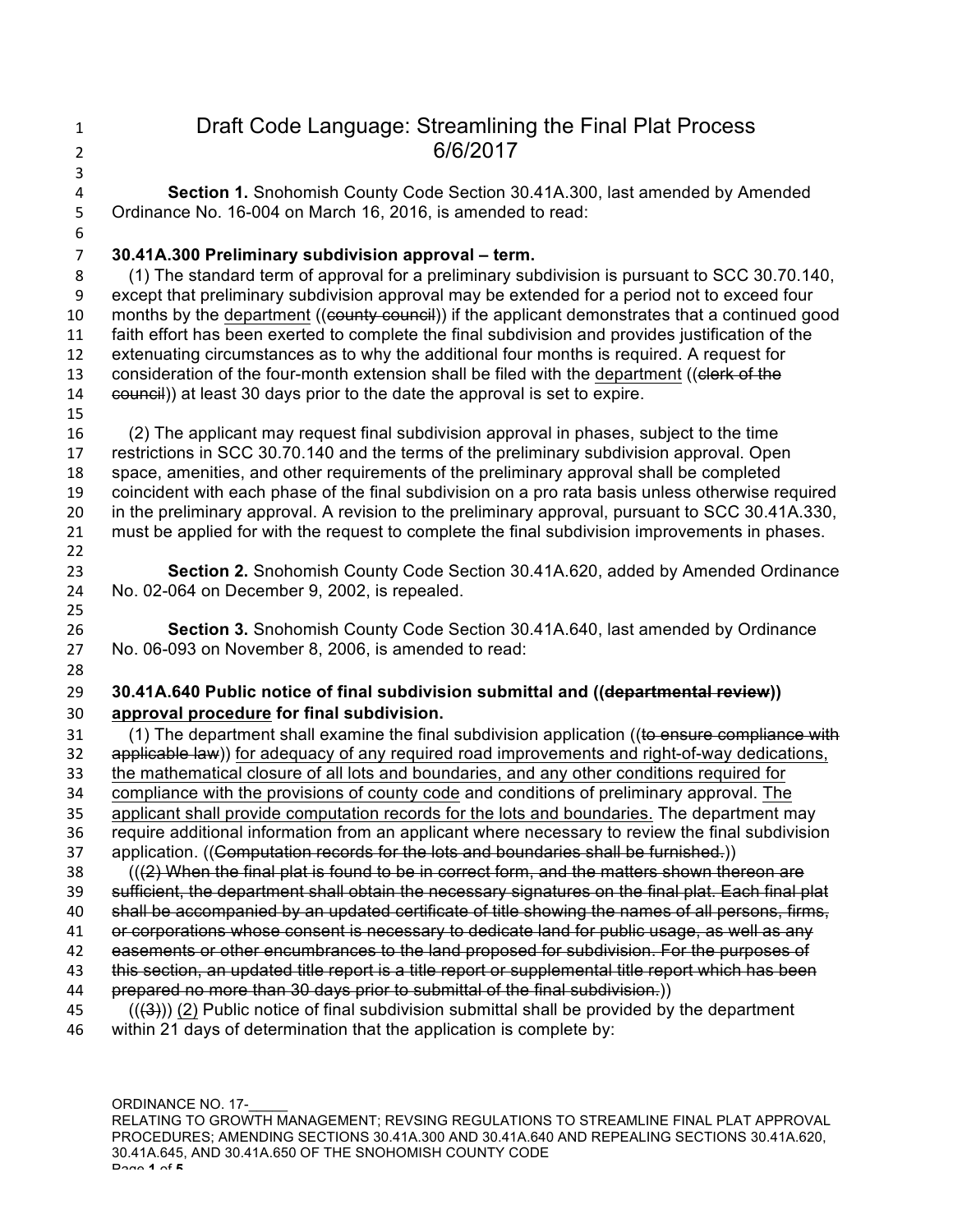| $\mathbf{1}$   | (a) Mailing to all taxpayers of record and known site addresses within 300 feet of any portion             |  |  |  |
|----------------|------------------------------------------------------------------------------------------------------------|--|--|--|
| $\overline{2}$ | of the boundary of the final subdivision, and to those official parties of record listed in the            |  |  |  |
| $\mathsf 3$    | hearing examiner decision on the preliminary subdivision application;                                      |  |  |  |
| $\overline{4}$ | (b) Posting in accordance with SCC 30.70.050 and 30.70.045;                                                |  |  |  |
| 5              | (c) Mailing to all parties that have provided written comment on the preliminary subdivision in            |  |  |  |
| 6              | accordance with SCC 30.70.045; and                                                                         |  |  |  |
| $\overline{7}$ | (d) Notices required ((in the)) pursuant to SCC ( $(30.41A.640(3)(a))$ ) 30.41A.640(2)(a),                 |  |  |  |
| 8              | 30.41A.640(2)(b), and ((through)) 30.41A.640(2)(c) shall solicit comments on the final                     |  |  |  |
| 9              | subdivision recommendation. All comments shall be submitted to the department within 15 days               |  |  |  |
| 10             | of the mailing of the public notice.                                                                       |  |  |  |
| 11             | $((44))$ (3) The department shall coordinate the final subdivision review process among the                |  |  |  |
| 12             | appropriate county departments and other agencies ((and,)) after compliance with the public                |  |  |  |
| 13             | notice provisions of SCC 30.41A.640(2). ((30.41A.640(3), and upon confirmation of compliance               |  |  |  |
| 14             | with the conditions of preliminary approval shall transmit a recommendation for final subdivision          |  |  |  |
| 15             | approval to the council. The final subdivision application shall be scheduled for consideration at         |  |  |  |
| 16             | a regular or special meeting of the council.)                                                              |  |  |  |
| 17             | (4) The final subdivision shall be approved or disapproved by the department. The                          |  |  |  |
| 18             | department shall base its decision on the following:                                                       |  |  |  |
| 19             | (a) The recommendations of the Snohomish Health District and any purveyors with                            |  |  |  |
| 20<br>21       | jurisdiction as to the adequacy of the sewage disposal and potable water supply;                           |  |  |  |
| 22             | (b) The recommendation of the provider with jurisdiction as to the adequacy of electrical<br>availability; |  |  |  |
| 23             | (c) The recommendation of the department of public works;                                                  |  |  |  |
| 24             | (d) The recommendation of the fire marshal;                                                                |  |  |  |
| 25             | (e) The recommendations of other relevant federal, state, and local agencies;                              |  |  |  |
| 26             | (f) The requirements of state law, the county code, and all other applicable codes;                        |  |  |  |
| 27             | (g) The submittal of a certificate of title prepared by a title insurance company no more than             |  |  |  |
| 28             | 30 days prior to submittal of the final subdivision which must show the names of all persons,              |  |  |  |
| 29             | firms, or corporations whose consent is necessary to dedicate land for public usage, as well as            |  |  |  |
| 30             | any easements or other encumbrances to the land proposed for subdivision;                                  |  |  |  |
| 31             | (h) Any evidence of ownership interests not shown on title; and                                            |  |  |  |
| 32             | (i) Compliance with all conditions imposed in the granting of the preliminary subdivision.                 |  |  |  |
| 33             | (5) Upon finding that the final subdivision has been completed in accordance with the county               |  |  |  |
| 34             | code, that the plat is in proper form for recording as established by the submittal requirements,          |  |  |  |
| 35             | that all required improvements have been completed or the arrangements or contracts have                   |  |  |  |
| 36             | been entered into to guarantee that such required improvements will be completed, that all                 |  |  |  |
| 37             | conditions of the preliminary subdivision approval and requirements of state law and county                |  |  |  |
| 38             | code have been met, and that the interests of the county are fully protected, the department               |  |  |  |
| 39             | shall obtain the necessary signatures on the final plat and the director shall sign the final plat,        |  |  |  |
| 40             | accepting such dedications and easements as may be included thereon, for final approval.                   |  |  |  |
| 41             |                                                                                                            |  |  |  |
| 42             | Section 4. Snohomish County Code Section 30.41A.645, last amended by Amended                               |  |  |  |
| 43             | Ordinance No. 03-047 on June 4, 2003, is repealed.                                                         |  |  |  |
| 44             |                                                                                                            |  |  |  |
| 45             | Section 5. Snohomish County Code Section 30.41A.650, last amended by Amended                               |  |  |  |
| 46             | Ordinance No. 03-047 on June 4, 2003, is repealed.                                                         |  |  |  |
| 47             |                                                                                                            |  |  |  |
| 48             | <b>Section 6.</b> Applicability. The code amendments contained in <b>Sections W, X, Y, and Z</b> of        |  |  |  |
| 49             | this ordinance shall apply prospectively to final plat applications submitted on or after the              |  |  |  |
|                | <b>ORDINANCE NO. 17-</b>                                                                                   |  |  |  |
|                | RELATING TO GROWTH MANAGEMENT; REVSING REGULATIONS TO STREAMLINE FINAL PLAT APPROVAL                       |  |  |  |
|                |                                                                                                            |  |  |  |

PROCEDURES; AMENDING SECTIONS 30.41A.300 AND 30.41A.640 AND REPEALING SECTIONS 30.41A.620, 30.41A.645, AND 30.41A.650 OF THE SNOHOMISH COUNTY CODE Page **2** of **5**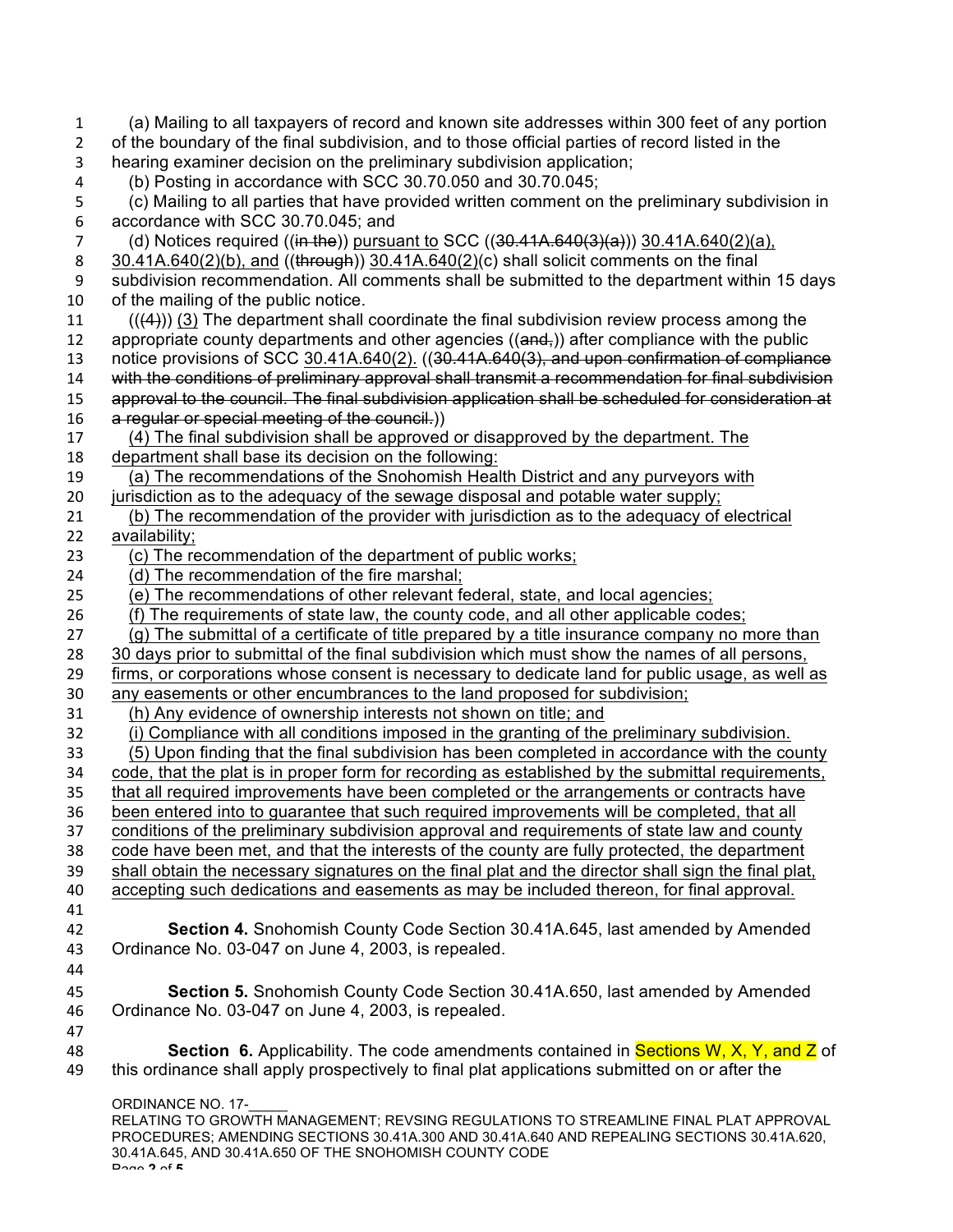| effective date of this ordinance. Final plats submitted prior to the effective date of this ordinance<br>shall be processed according to the procedures in effect at the time of submittal.                                                                                                                                                                                                                                                                                                                                                                                                                                                                                                                                                                                                                             |                                                                                                                                                                                    |  |  |
|-------------------------------------------------------------------------------------------------------------------------------------------------------------------------------------------------------------------------------------------------------------------------------------------------------------------------------------------------------------------------------------------------------------------------------------------------------------------------------------------------------------------------------------------------------------------------------------------------------------------------------------------------------------------------------------------------------------------------------------------------------------------------------------------------------------------------|------------------------------------------------------------------------------------------------------------------------------------------------------------------------------------|--|--|
| Section 7. Severability and savings. If any section, sentence, clause, or phrase of this<br>ordinance shall be held to be invalid or unconstitutional by the Growth Management Hearings<br>Board, or a court of competent jurisdiction, such invalidity or unconstitutionality shall not affect<br>the validity or constitutionality of any other section, sentence, clause, or phrase of this<br>ordinance. Provided, however, that if any section, sentence, clause, or phrase of this ordinance<br>is held to be invalid by the Board or court of competent jurisdiction, then the section, sentence,<br>clause, or phrase in effect prior to the effective date of this ordinance shall be in full force and<br>effect for that individual section, sentence, clause, or phrase as if this ordinance had never been |                                                                                                                                                                                    |  |  |
| adopted.                                                                                                                                                                                                                                                                                                                                                                                                                                                                                                                                                                                                                                                                                                                                                                                                                |                                                                                                                                                                                    |  |  |
| PASSED this ____ day of _________, 2017.                                                                                                                                                                                                                                                                                                                                                                                                                                                                                                                                                                                                                                                                                                                                                                                |                                                                                                                                                                                    |  |  |
|                                                                                                                                                                                                                                                                                                                                                                                                                                                                                                                                                                                                                                                                                                                                                                                                                         | SNOHOMISH COUNTY COUNCIL<br>Snohomish County, Washington                                                                                                                           |  |  |
|                                                                                                                                                                                                                                                                                                                                                                                                                                                                                                                                                                                                                                                                                                                                                                                                                         | Council Chair                                                                                                                                                                      |  |  |
| ATTEST:                                                                                                                                                                                                                                                                                                                                                                                                                                                                                                                                                                                                                                                                                                                                                                                                                 |                                                                                                                                                                                    |  |  |
| Asst. Clerk of the Council                                                                                                                                                                                                                                                                                                                                                                                                                                                                                                                                                                                                                                                                                                                                                                                              |                                                                                                                                                                                    |  |  |
| <b>APPROVED</b><br>( )<br><b>EMERGENCY</b><br>( )<br>( )<br><b>VETOED</b>                                                                                                                                                                                                                                                                                                                                                                                                                                                                                                                                                                                                                                                                                                                                               |                                                                                                                                                                                    |  |  |
|                                                                                                                                                                                                                                                                                                                                                                                                                                                                                                                                                                                                                                                                                                                                                                                                                         | DATE:                                                                                                                                                                              |  |  |
|                                                                                                                                                                                                                                                                                                                                                                                                                                                                                                                                                                                                                                                                                                                                                                                                                         | <b>County Executive</b>                                                                                                                                                            |  |  |
| ATTEST:                                                                                                                                                                                                                                                                                                                                                                                                                                                                                                                                                                                                                                                                                                                                                                                                                 |                                                                                                                                                                                    |  |  |
| Approved as to form only:                                                                                                                                                                                                                                                                                                                                                                                                                                                                                                                                                                                                                                                                                                                                                                                               |                                                                                                                                                                                    |  |  |
| <b>ORDINANCE NO. 17-</b><br>30.41A.645, AND 30.41A.650 OF THE SNOHOMISH COUNTY CODE                                                                                                                                                                                                                                                                                                                                                                                                                                                                                                                                                                                                                                                                                                                                     | RELATING TO GROWTH MANAGEMENT; REVSING REGULATIONS TO STREAMLINE FINAL PLAT APPROVAL<br>PROCEDURES; AMENDING SECTIONS 30.41A.300 AND 30.41A.640 AND REPEALING SECTIONS 30.41A.620, |  |  |

Page **3** of **5**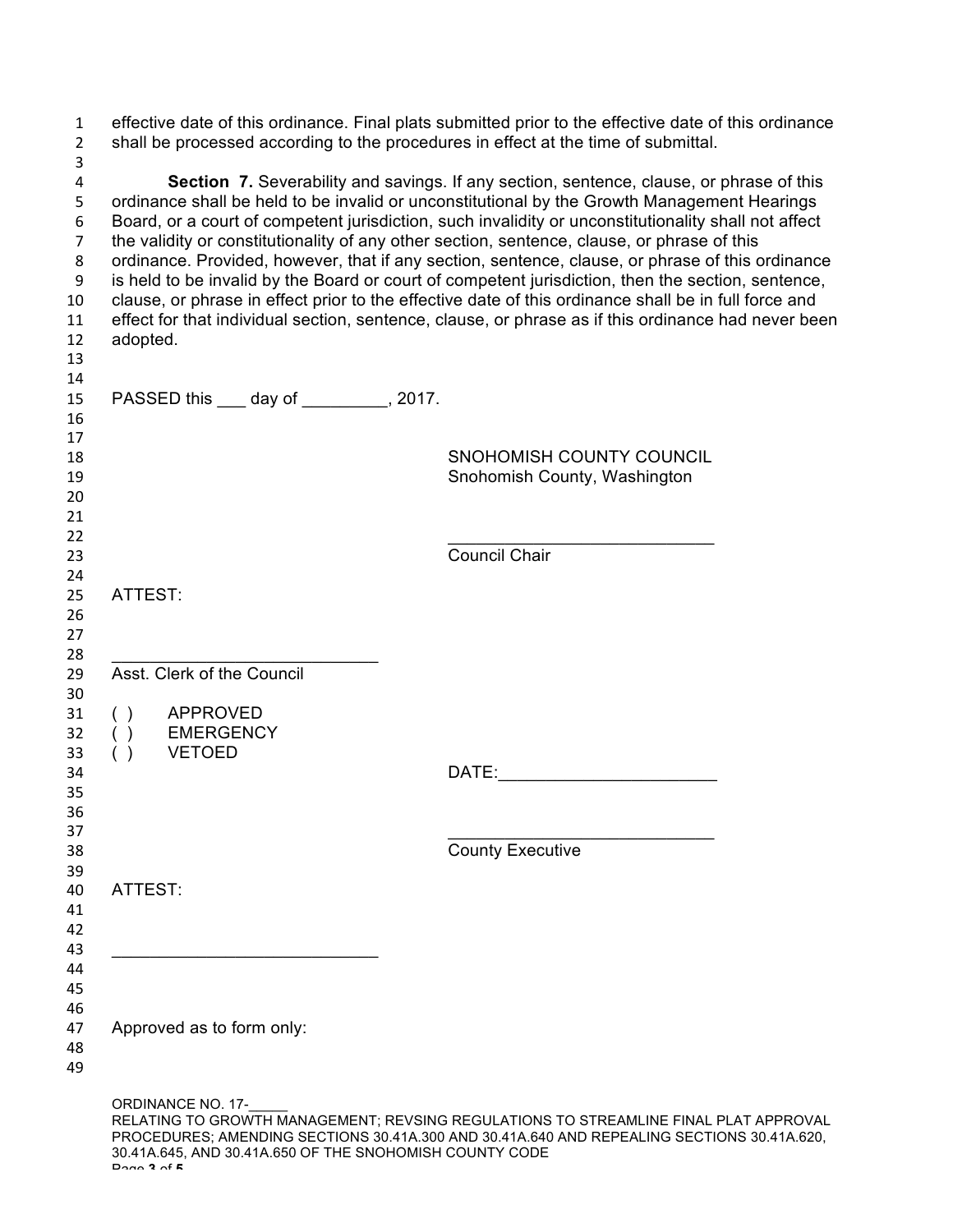- $\qquad \qquad$   $\qquad$   $\qquad$   $\qquad$   $\qquad$   $\qquad$   $\qquad$   $\qquad$   $\qquad$   $\qquad$   $\qquad$   $\qquad$   $\qquad$   $\qquad$   $\qquad$   $\qquad$   $\qquad$   $\qquad$   $\qquad$   $\qquad$   $\qquad$   $\qquad$   $\qquad$   $\qquad$   $\qquad$   $\qquad$   $\qquad$   $\qquad$   $\qquad$   $\qquad$   $\qquad$   $\qquad$   $\qquad$   $\qquad$   $\qquad$   $\qquad$  Deputy Prosecuting Attorney
- The following is for reference only:

## **30.41A.620 Miscellaneous approvals.**

 The following approvals must be submitted in writing to the department prior to certification of the final subdivision:

- (1) Health approval. The Snohomish Health District shall indicate compliance with the health requirements of the preliminary subdivision and shall indicate the adequacy of the method of sewage disposal. The health district may require that those lots which do not meet health district standards be so noted on the face of the final subdivision. Approval by the health district of the final subdivision shall not vary or negate any requirements for obtaining septic tank and
- drainfield permits for any lots therein;
- (2) Fire marshal's approval;
- (3) Water purveyor's approval;
- (4) Sewer purveyor's approval (when applicable);
- (5) Proof of electrical availability; and
- (6) Other approvals as may be required in the conditions of preliminary subdivision approval.

## 

## **30.41A.645 Council procedure and public notice.**

- (1) Each application for final subdivision approval scheduled for council consideration shall be accompanied by the following agencies' recommendations for approval or disapproval:
- (a) Local health district or other agency furnishing sewage disposal and supplying water, as to the adequacy of the proposed access of sewage disposal and water supply;
- (b) The department, as to compliance with all terms of the preliminary approval of the proposed plat, subdivision or dedication;
- (c) The department of public works; and
- (d) Other relevant federal, state, or local agencies. None of the agencies listed in SCC
- 30.41A.645(1)(a) and (c) shall modify the terms of its recommendation without the consent of the applicant.
- (2) Public notice of the time, date, and location of the council meeting on the final subdivision application shall be given at least five days prior to the meeting by:
- (a) Mailing to the applicant;
- (b) Mailing to all parties who provided comment on the notice of recommendation for final subdivision action; and
- (c) Posting notice of time, date, and location of the public meeting on the signs required pursuant to SCC 30.70.060.
- (d) Public notices provided under this section shall state that public testimony may be presented but will be limited to the issue of whether the final subdivision conforms to all conditions of preliminary subdivision approval and otherwise meets the requirements of state
- law and county code.
- (3) The county council shall act on a final subdivision application by motion at a regular or special meeting as provided in SCC 30.41A.650. Any person may present relevant testimony or other evidence as described in SCC 30.41A.645(2)(d).
- (4) The notices provided for in this section shall be deemed adequate where a good-faith effort has been made by the county to identify and mail notice to each taxpayer of record and known site address.
	- ORDINANCE NO. 17-